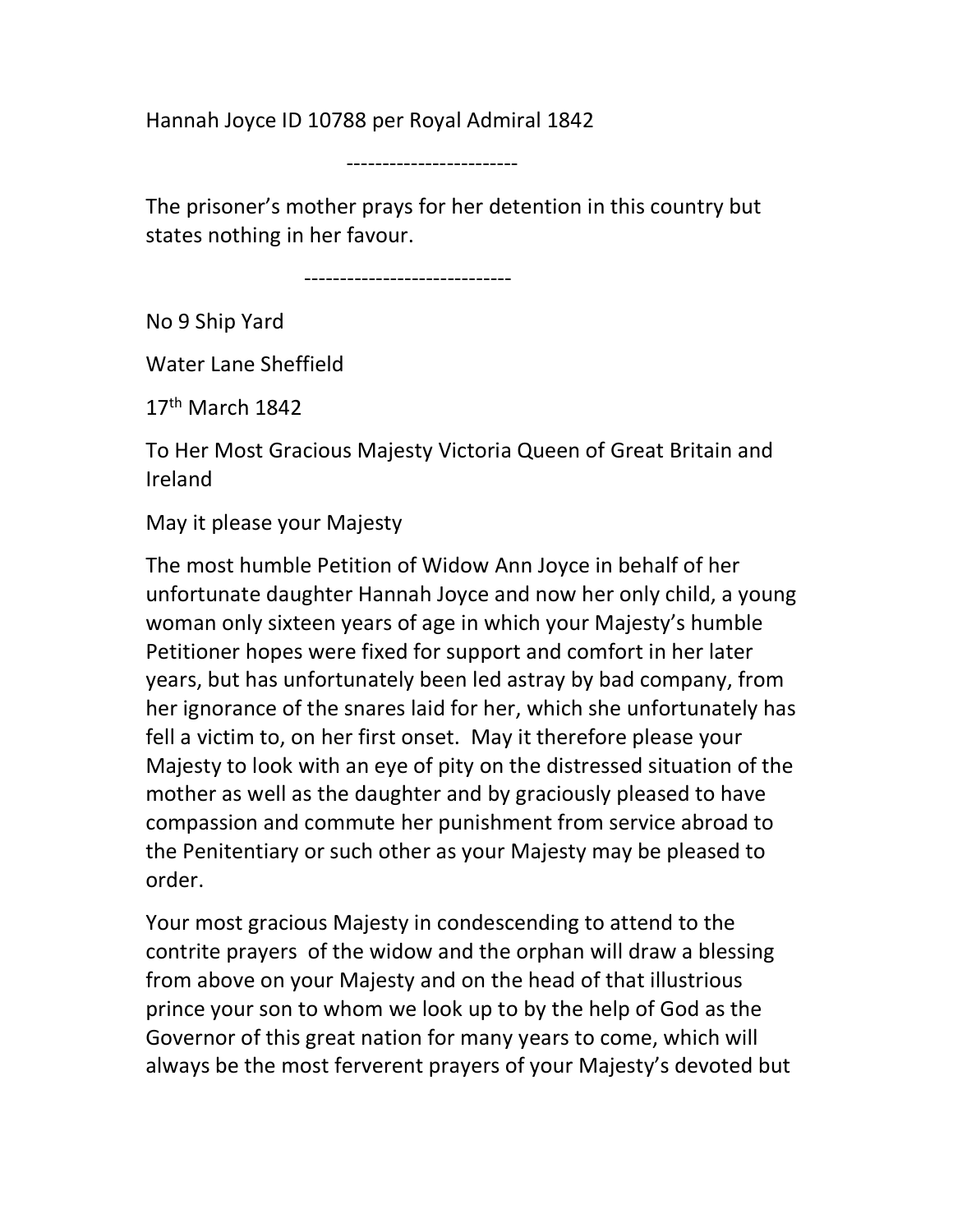at present unhappy subject the mother of Hannah Joyce who is now under sentence of transportation in York Castle for ten years.

---------------------------------

We the undersigned do certify to your Majesty that it was with reluctance that we prosecuted Hannah Joyce and most humble beg to recommend her to your Majesty's gracious clemency.

Francis Barker – Labourer – Prosecutor

William Smith

John Pearce

And another 15 signatures (By Keith: All the signatures are in the same hand writing!)

----------------------------

Hannah Joyce is now onboard the Royal Admiral Convict ship lying at Woolwich.

----------------------

As Counsel for the prisoner I make no complaint of the verdict on the conduct of the Court and can only append my name to this Petition as sympathizing with the Petitioner on account of her [

C H Heaton

Templer.

------------------------

Hannah Joyce

3<sup>rd</sup> Application (By Keith: a repeat of the Petition as above)

Sailed for Van Diemen's Land

Refuse

To the same effect as before